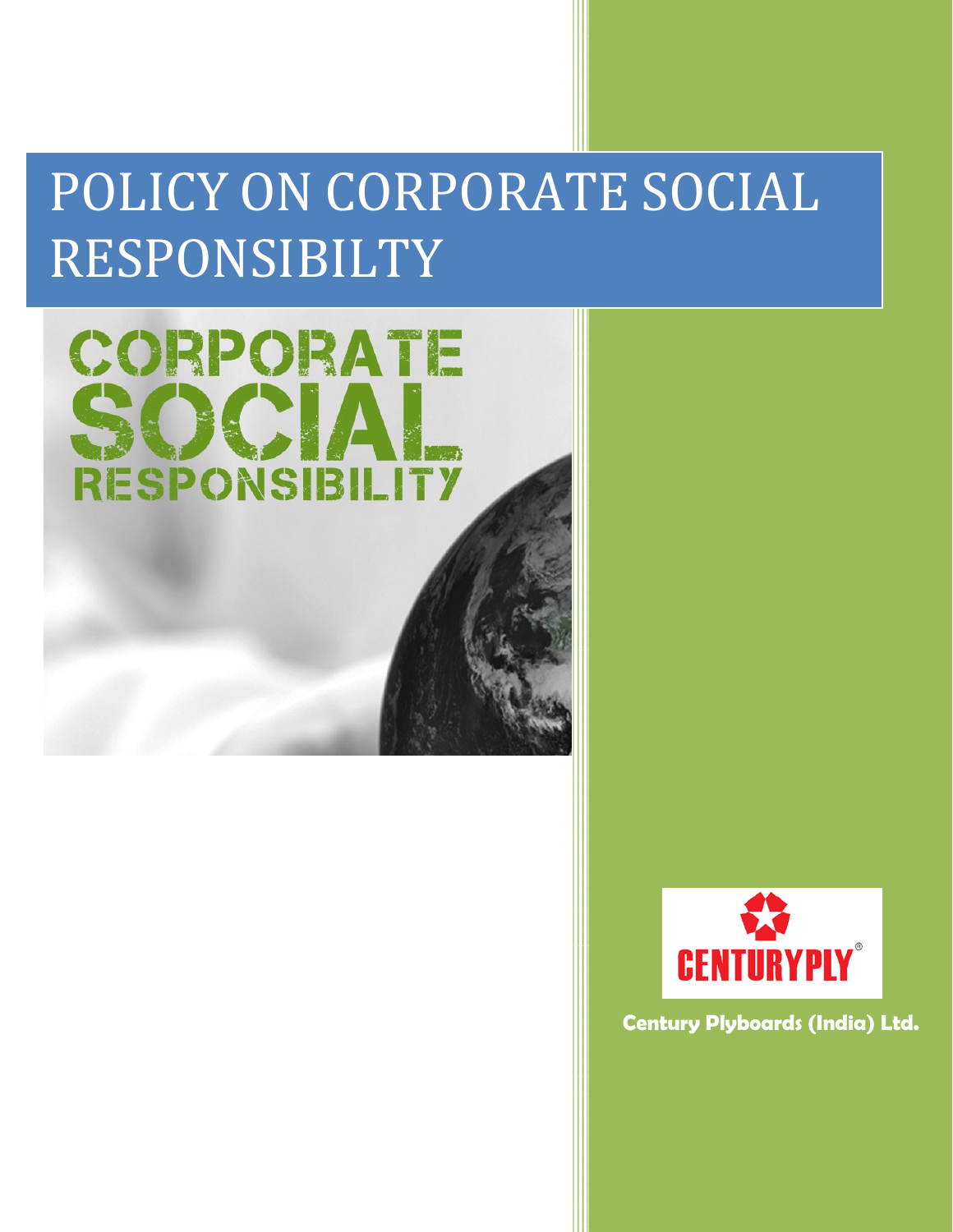## **CPIL'S POLICY FOR CORPORATE SOCIAL RESPONSIBILITY**

#### **I. PREAMBLE**

**Corporate Social Responsibility** (CSR) is defined as the integration of business operations and values, whereby the interests of all stakeholders including investors, customers, employees, the community and the environment are reflected in the Company's policies and actions. It is essentially a way of conducting business in an economically, socially and environmentally sustainable manner which is transparent and ethical.

The Board of Directors of Century Plyboards (India) Limited (CPIL) at its meeting held on 20<sup>th</sup> January, 2014 constituted a Corporate Social Responsibility Committee to, inter- alia, formulate and recommend to the Board a Corporate Social Responsibility Policy.

This policy, which encompasses the Company's philosophy for giving back to society as a corporate citizen and lays down the guidelines and mechanism for undertaking socially useful programmes for the welfare & sustainable development of the community at large, is titled as the *'CPIL'S Policy for Corporate Social Responsibility'.* This policy is rooted in the Company's core values of quality, reliability and trust guided by the best practices and is driven by our aspiration for excellence in the overall performance of our business.

#### **II. INTRODUCTION**

Corporate Social Responsibility is strongly connected with the principles of sustainability; an organization should make decisions based not only on financial factors, but also on the social and environmental consequences. CPIL, as responsible corporate citizen, is committed towards improving the quality of lives of the underprivileged sections of the society and other stakeholders. Driven by the said philosophy, your Company endeavors to practice its corporate values through its commitment to grow in a socially and environmentally responsible way, while meeting the interests of its stakeholders and with intent to make a positive difference to society. Our CSR initiatives would focus on to create social, environmental and economic value to the society.

A CSR policy is framed to guide its strategic planning and provide a roadmap for its CSR initiatives, which is an integral part of overall business policy and aligned with its business goals.

In the aforesaid backdrop, policy on Corporate Social Responsibility of CPIL is broadly framed taking into account the following measures: -

- $\triangleright$  Welfare measures for the community at large including employees and their families, so as to ensure the poorer section of the Society derived the maximum benefits.
- $\triangleright$  Contribution to the society at large by way of social and cultural development, imparting education, training and social awareness specially with regard to the economically backward class for their development and generation of income to avoid any liability of employment.
- Protection and safeguard of environment and maintaining ecological balance.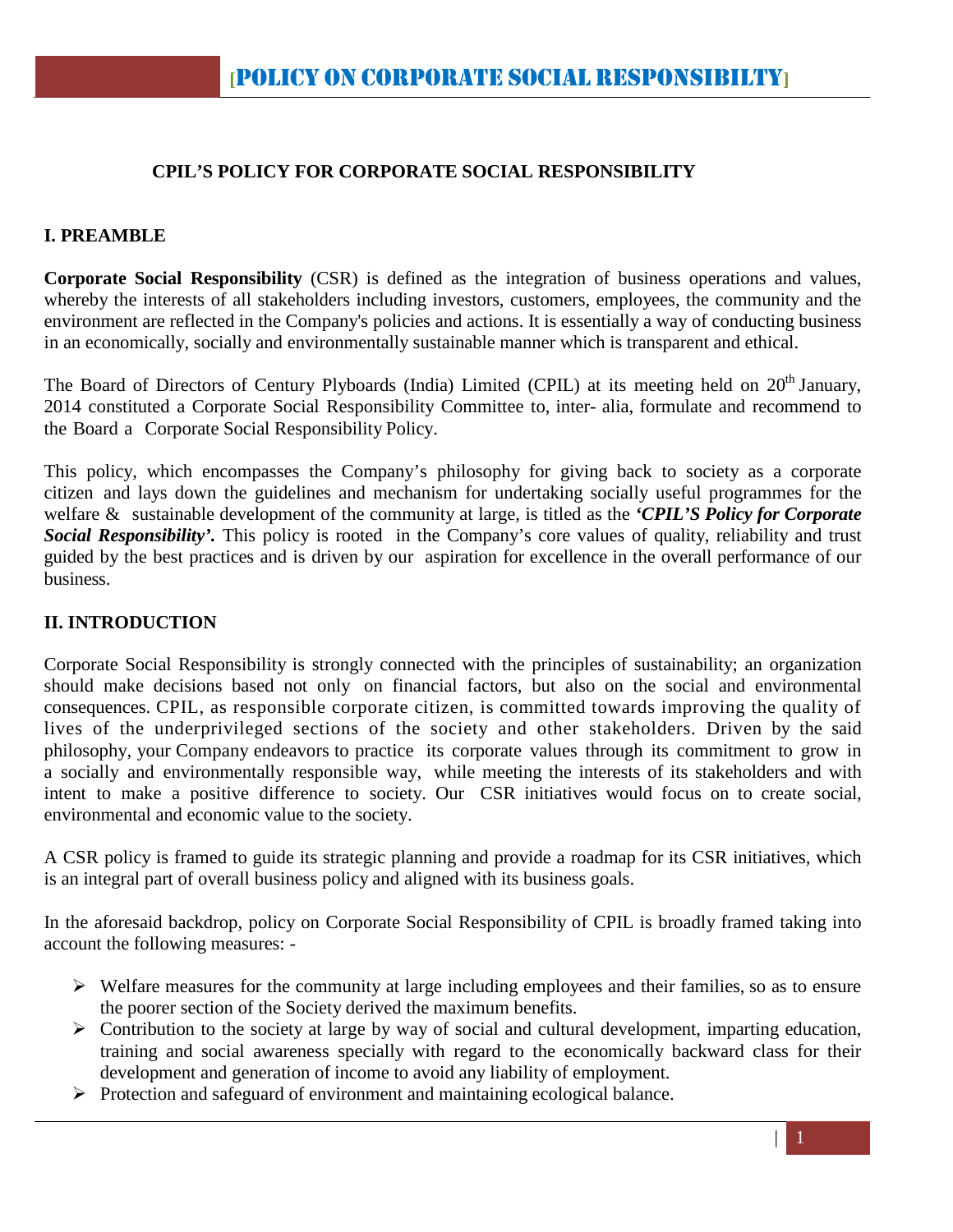# **III. OBJECTIVE**

The main objective of CSR policy is to lay down guidelines for the company to make CSR a key business process for sustainable development for the Society. The other objectives of CPIL's CSR Policy is to:

- $\triangleright$  Ensure an increased commitment at all levels in the organization, to operate its business in an economically, socially & environmentally sustainable manner, while recognizing the interests of all its stakeholders.
- $\triangleright$  To directly or indirectly take up programmes that benefit the communities over a period of time, in enhancing the quality of life  $\&$  economic well-being of the local populace.
- $\triangleright$  To give back to the society from which it draws its resources by extending helping hand to the needy and the underprivileged.
- $\triangleright$  Improving the quality of lives of people in the communities in which we operate.
- To generate, through its CSR initiatives, a community goodwill for CPIL and help reinforce a positive & socially responsible image of CPIL as a corporate entity.

## **IV. SCOPE**

CSR activities at CPIL shall be carried out through

- $\triangleright$  Century Charitable Trust.
- $\triangleright$  Contribution / donation made to such other Organization / Institutions as may be permitted under the applicable laws from time to time.
- $\triangleright$  Collaboration with trusts, societies and charitable institutions that are undertaking projects/programs in CSR activities and having an established track record of atleast three years in undertaking such activities.
- Directly by the Company for fulfilling its responsibilities towards various stakeholders.
- Government, Semi‐Government and autonomous Organizations.
- Any other Voluntary Agencies (NGOs), Self‐help Groups, Trusts, Missions, Mahila Mandals, Academic or other recognized Institutes, Specialized Agencies, Professional Consultancy organization, etc. which satisfies the conditions and criteria specified in the Companies Act, 2013 and Companies (Corporate Social Responsibility Policy) Rules, 2014, as amended from time to time.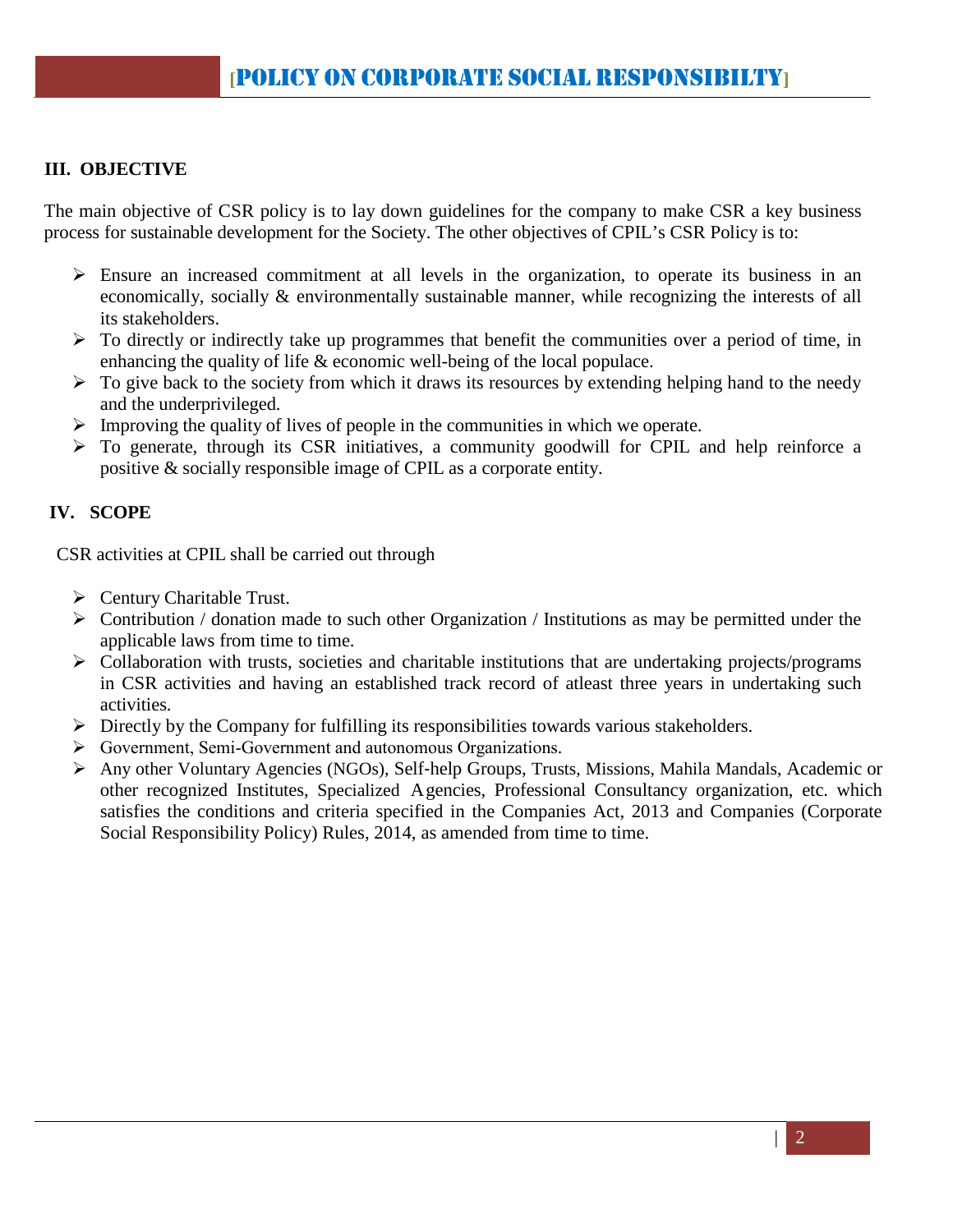## **V. CSR PROJECTS, PROGRAMMES AND ACTIVITIES**

The Company's scope of CSR activities will primarily cover the following areas but the same is illustrative and not exhaustive and must be interpreted liberally so as to capture the essence. The CSR Committee may take up any other activity covered under Schedule VII of the Companies Act, 2013. The list of activities shall be deemed to include/ exclude such activities as may be notified by the Ministry of Corporate Affairs from time to time. Similarly, allocations made hereunder are for guidance purpose and may be utilised interchangeably, depending on circumstances.

| <b>Thrust Areas</b>                                                                                                                                                                                                                                                                                             | <b>Projects/Programmes</b>                                                                                                                                                                                                                               | <b>Modalities</b>                                                                                                                          | Implemen-                                              | <b>Allocation</b>    |
|-----------------------------------------------------------------------------------------------------------------------------------------------------------------------------------------------------------------------------------------------------------------------------------------------------------------|----------------------------------------------------------------------------------------------------------------------------------------------------------------------------------------------------------------------------------------------------------|--------------------------------------------------------------------------------------------------------------------------------------------|--------------------------------------------------------|----------------------|
|                                                                                                                                                                                                                                                                                                                 | to be undertaken                                                                                                                                                                                                                                         | <b>of</b>                                                                                                                                  | tation                                                 | (% of required       |
|                                                                                                                                                                                                                                                                                                                 |                                                                                                                                                                                                                                                          | <b>Execution</b>                                                                                                                           | <b>Schedule</b>                                        | <b>CSR</b> spending) |
| (i) eradicating hunger, poverty and<br>malnutrition, promoting health care<br>including preventive health care and<br>sanitation [including contribution to the<br>Swach Bharat Kosh set-up by the<br>Central Government for the promotion<br>of sanitation] and making available safe<br>drinking water;       | Providing safe<br>drinking water<br>Medicine supply<br>∨<br>Medical facilities<br>√<br>$\checkmark$<br><b>Organising Health</b><br>care and check-up<br>camps<br>Other healthcare<br>services                                                            | Efforts by the<br>Company directly<br>or through other<br>institutions and<br>organizations<br>providing<br>healthcare services            | Annually<br>beginning<br>from<br><b>FY</b><br>2014-15. | 20%-30%              |
| (ii) promoting education, including<br>special education and employment<br>enhancing vocation skills especially<br>among children, women, elderly, and<br>the differently abled and livelihood<br>enhancement projects;                                                                                         | Literacy<br>Enhancement<br>Financial assistance<br>to Primary, Middle<br>and Higher<br><b>Secondary Schools</b><br>Setting up and<br>providing financial<br>assistance to<br>Libraries<br>Other assistance to<br>institutions for<br>promoting education | Efforts by the<br>Company directly<br>or through other<br>institutions<br>organizations,<br>school and<br>colleges promoting<br>education. | Annually<br>beginning<br>from<br><b>FY</b><br>2014-15. | 40%-50%              |
| (iii) promoting gender equality,<br>empowering women, setting up homes<br>and hostels for women and orphans;<br>setting up old age homes, day care<br>centres and such other facilities for<br>senior citizens and measures for<br>reducing inequalities faced by socially<br>and economically backward groups; | Setting up of Homes<br>for orphans<br>Setting up of old<br>age homes<br>Programmes on<br>development and<br>empowerment of<br>women                                                                                                                      | Efforts by the<br>Company directly or<br>through other<br>institutions and<br>organizations which<br>work for women<br>empowerment.        | Annually<br>beginning<br>from<br><b>FY</b><br>2014-15. | Nil - 25%            |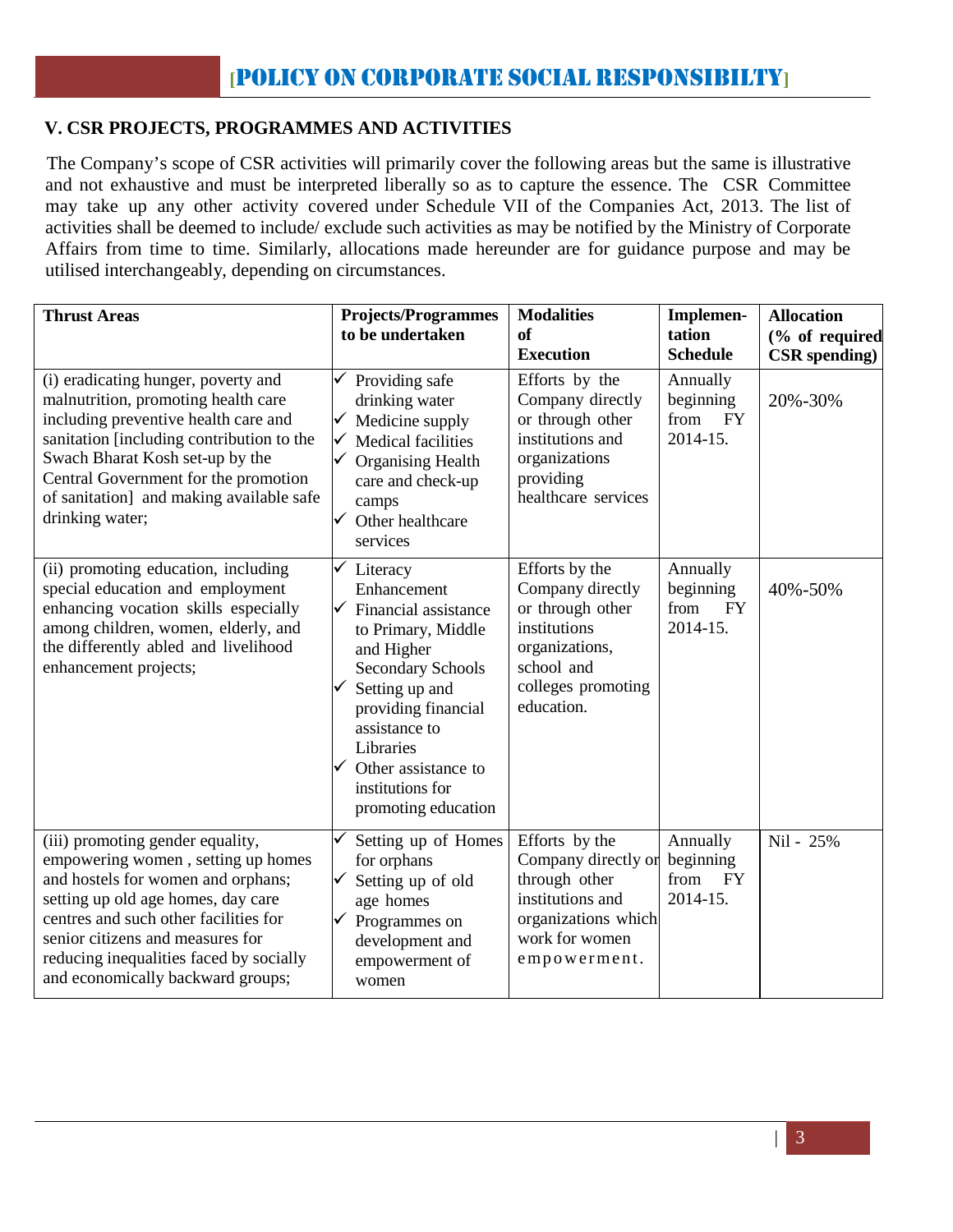# **[**POLICY ON CORPORATE SOCIAL RESPONSIBILTY**]**

| (iv) ensuring environmental<br>sustainability, ecological balance,<br>protection of flora and fauna, animal<br>welfare, agroforestry, conservation of<br>natural resources and maintaining<br>quality of soil, air and water [including<br>contribution to the Clean Ganga Fund<br>set-up by the Central Government for<br>rejuvenation of river Ganga];                                                   |              | Protecting<br>Environment<br>$\checkmark$ Conservation of<br>natural resources<br>$\checkmark$ measures<br>to check<br>and prevent pollution<br>$\sqrt{\ }$ Tree Plantation<br>$\checkmark$ Organising<br>campaigns for<br>'plastic-free'<br>environment | Efforts by the<br>Company directly<br>or through other<br>institutions and<br>organizations<br>working towards<br>environmental<br>sustainability | Annually<br>beginning<br>from FY<br>2014-15.    | 10% - 25% |
|------------------------------------------------------------------------------------------------------------------------------------------------------------------------------------------------------------------------------------------------------------------------------------------------------------------------------------------------------------------------------------------------------------|--------------|----------------------------------------------------------------------------------------------------------------------------------------------------------------------------------------------------------------------------------------------------------|---------------------------------------------------------------------------------------------------------------------------------------------------|-------------------------------------------------|-----------|
| (v) protection of national heritage, art<br>and culture including restoration of<br>buildings and sites of historical<br>importance and works of art; setting up<br>public libraries; promotion and<br>development of traditional arts and<br>handicrafts;                                                                                                                                                 | $\checkmark$ | Promoting our<br>cultural heritage, art<br>and culture.<br>promotion and<br>development of<br>traditional arts and<br>handicrafts                                                                                                                        | Efforts by the<br>Company directly<br>or through other<br>institution and<br>organizations<br>which work in<br>these areas                        | Annually<br>beginning<br>from<br>FY<br>2014-15. | Nil to 2% |
| (vi) measures for the benefit of<br>armed forces veterans, war widows<br>and their dependents, Central Armed<br>Police Forces (CAPF) and Central Para<br>Military Forces (CPMF) veterans, and<br>their dependents including widows;                                                                                                                                                                        |              | Activities/programs<br>benefit<br>of<br>for<br>forces<br>armed<br>and<br>families.<br>$\checkmark$ Activities/ programs<br>for benefit of CAPF<br>and CPMF and their<br>families.                                                                        | Efforts by the<br>Company directly                                                                                                                | Annually<br>beginning<br>from<br>FY<br>2014-15. | Nil to 2% |
| (vii) training to promote rural sports,<br>nationally recognized sports,<br>Paralympic sports and Olympic sports;                                                                                                                                                                                                                                                                                          |              | Projects/programs<br>promoting<br>various<br>sports activities                                                                                                                                                                                           | Efforts by the<br>Company directly or<br>through other<br>institutions and<br>organizations which<br>work in these areas                          | Annually<br>beginning<br>from<br>FY<br>2014-15. | Nil to 2% |
| (viii) contribution to the Prime<br>Minister's National Relief Fund or<br>Prime Minister's Citizen Assistance and<br><b>Relief in Emergency Situations</b><br>Fund (PM CARES Fund) or any other<br>fund set up by the Central<br>Government for socio-economic<br>development and relief and welfare of<br>the Scheduled Castes, the Scheduled<br>Tribes, other backward classes,<br>minorities and women; |              |                                                                                                                                                                                                                                                          |                                                                                                                                                   |                                                 | Nil       |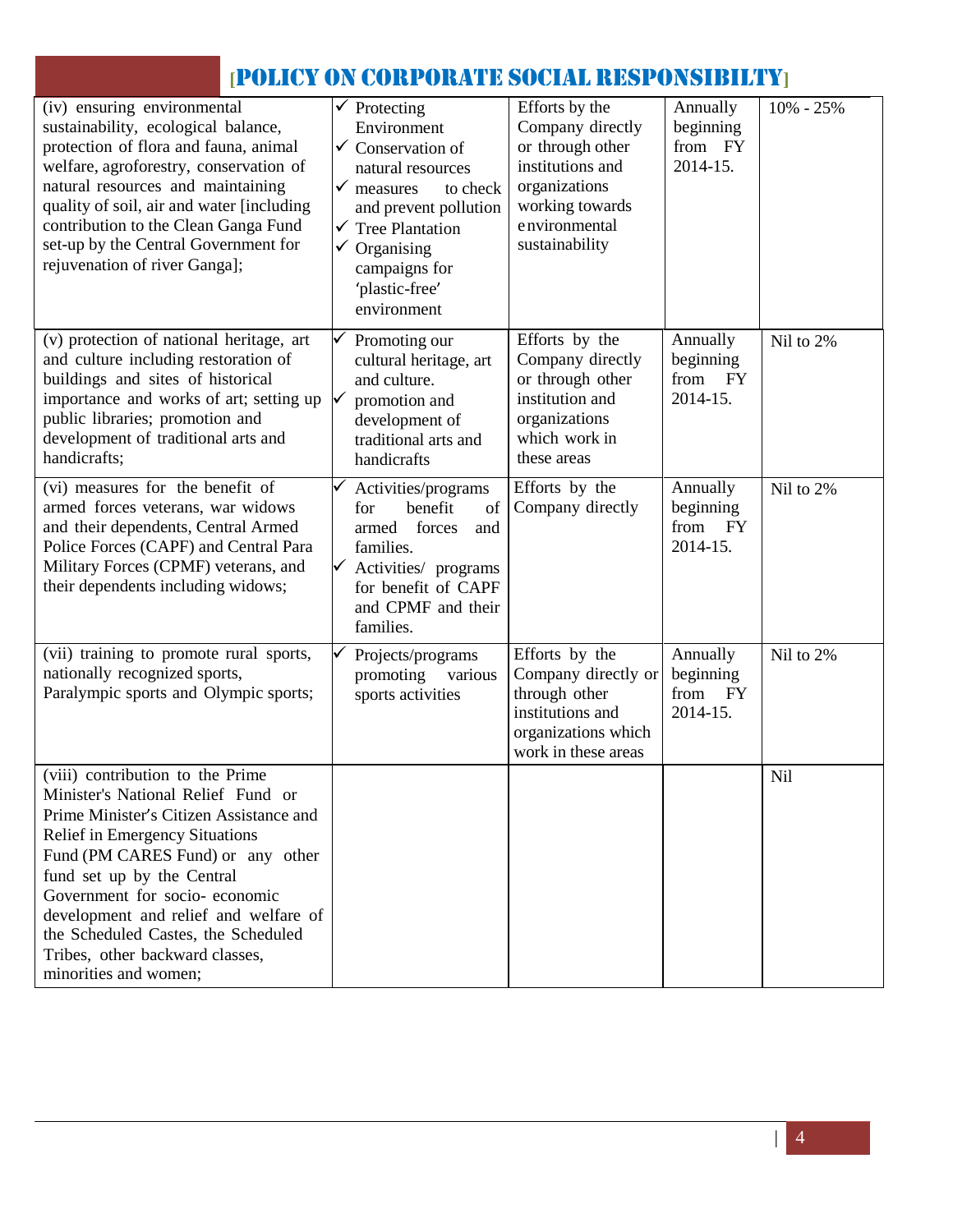# **[**POLICY ON CORPORATE SOCIAL RESPONSIBILTY**]**

| (ix) (a) Contribution to incubators or        |                        | Directly by the        | Nil       |
|-----------------------------------------------|------------------------|------------------------|-----------|
| research and development projects in the      |                        | Company                |           |
| field of science, technology, engineering     |                        |                        |           |
| and medicine, funded by the Central           |                        |                        |           |
| Government or State Government or             |                        |                        |           |
| Public Sector Undertaking or any              |                        |                        |           |
| agency of the Central Government or           |                        |                        |           |
| <b>State Government;</b>                      |                        |                        |           |
|                                               |                        | Directly by the        |           |
| (ix) (b) Contributions to public funded       |                        |                        | Nil       |
| Universities; Indian Institute of             |                        | Company                |           |
| Technology (IITs); National Laboratories      |                        |                        |           |
| and autonomous bodies established under       |                        |                        |           |
| Department of Atomic Energy (DAE);            |                        |                        |           |
| Department of Biotechnology (DBT);            |                        |                        |           |
| Department of Science and Technology          |                        |                        |           |
| (DST); Department of Pharmaceuticals;         |                        |                        |           |
| Ministry of Ayurveda, Yoga and                |                        |                        |           |
| Naturopathy, Unani, Siddha and                |                        |                        |           |
| Homoeopathy (AYUSH); Ministry of              |                        |                        |           |
| <b>Electronics and Information Technology</b> |                        |                        |           |
| and other bodies, namely Defense              |                        |                        |           |
| Research and Development Organisation         |                        |                        |           |
| (DRDO); Indian Council of Agricultural        |                        |                        |           |
| Research (ICAR); Indian Council of            |                        |                        |           |
| Medical Research (ICMR) and Council of        |                        |                        |           |
| Scientific and Industrial Research            |                        |                        |           |
| (CSIR), engaged in conducting research        |                        |                        |           |
| in science, technology, engineering and       |                        |                        |           |
| medicine aimed at promoting Sustainable       |                        |                        |           |
| Development Goals (SDGs);                     |                        |                        |           |
| (x) rural development projects;               | Construction of roads, | Directly by the        | Nil to 5% |
|                                               | ponds, sheds, etc. in  | Company or through     |           |
|                                               | rural areas            | other institutions and |           |
|                                               |                        | organizations which    |           |
|                                               |                        |                        |           |
|                                               |                        | work in these areas    |           |
| (xi) slum area development;                   | Construction of        | Directly by the        | Nil to 5% |
|                                               | toilets, etc. in slum  | Company or through     |           |
|                                               | areas                  | other institutions and |           |
|                                               |                        | organizations which    |           |
|                                               |                        | work in these areas    |           |
| (xii) disaster management, including          | Distribution of relief | Directly by the        | Nil to 5% |
| relief, rehabilitation and reconstruction     | materials including    | Company or through     |           |
| activities.                                   | food, medicines,       | other institutions and |           |
|                                               | medical equipment,     | organizations which    |           |
|                                               | etc. during natural    | work in these areas    |           |
|                                               | calamities and         |                        |           |
|                                               | pandemic               |                        |           |
|                                               |                        |                        |           |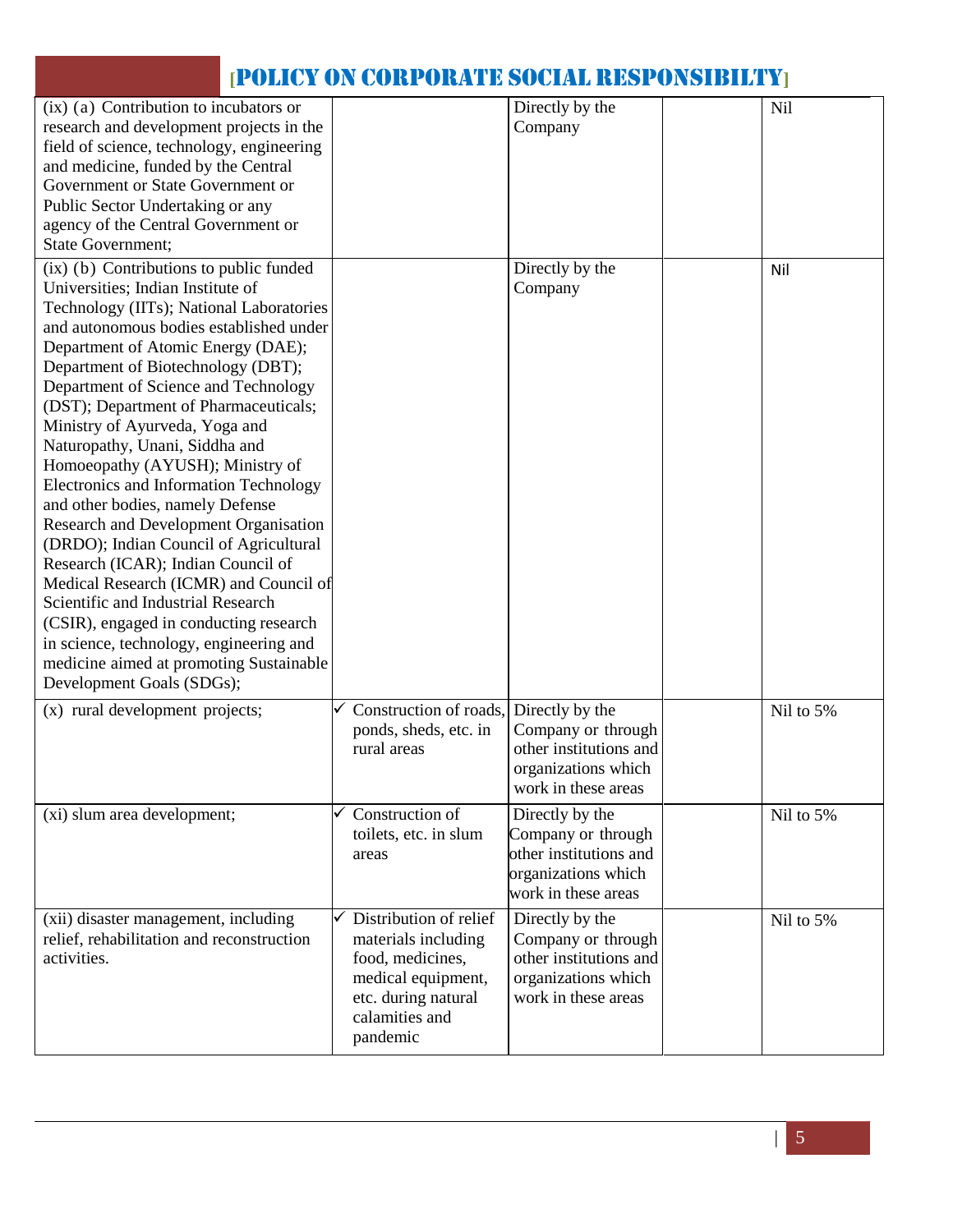#### **VI. SOURCE OF FUND**

For achieving its CSR objectives, through implementation of meaningful & sustainable CSR programmes, CPIL shall allocate a minimum of 2% of its average Net Profits during every block of three years, calculated as per Sec-198 of the Companies Act, 2013, as its Annual CSR Budget in each Financial Year. A specific budget is allocated for CSR activities. This budget will be project driven. Every project, whether developed by the in-house team or an external agency, will be formally examined and approved. This is to ensure that each project is in line with the CSR strategy and policy, the monitoring indicators are clearly defined and relevant and there is an adequate budget available.

The Board shall ensure that the Company spends not more than 5% of the total CSR expenditure in one financial year on administrative overheads. From the annual CSR Budget allocation, a provision will be made towards the expenditure to be incurred on identified Areas, for undertaking CSR activities on a year on year basis.

The surplus, if any, arising out of CSR projects or programmes or activities will not form a part of the business profit of the Company and shall be treated as per the provisions of the Companies Act, 2013.

Any unspent/unutilized CSR allocation of a particular year shall be dealt with in accordance with the provisions contained in Section 135 of the Companies Act, 2013 (Act) read along with Rules made thereunder or as directed by the Ministry of Corporate Affairs.

Any excess expenditure i.e., beyond the mandatory requirement will be disclosed in the Board's Report and shall be made available for set off against the CSR requirement to spend in any of the three succeeding financial years after complying with the requirements of the Act read along with the Rules made thereunder.

#### **VII.GUIDING PRINCIPLES FOR SELECTION OF CSR PROJECTS**

The guiding principles for selection of the CSR projects and programmes will be dependent on the long term objective of each project, statutory eligibility and credibility of implementing agency that is involved in the implementation and the practical need for such projects.

# **VIII. GUIDING PRINCIPLES FOR IMPLEMENTATION**

- 1. CSR programmes will be undertaken by various work centres of CPIL to the best possible extent within the defined ambit of the identified Thrust Areas. In undertaking CSR Activities, preference shall be given to the local areas wherein the Company operates or has its offices.
- 2. The Company will encourage and recognize its employees for volunteering with the spirit of serving and sharing with the community. The Company shall endeavour to increase employee participation at all levels in the Organization, by encouraging employees to participate in the Company's CSR activities.
- 3. The Company may collaborate with other companies for undertaking the CSR Activities subject to fulfillment of separate reporting requirements as prescribed in the Companies (Corporate Social Responsibility Policy) Rules, 2014, as amended.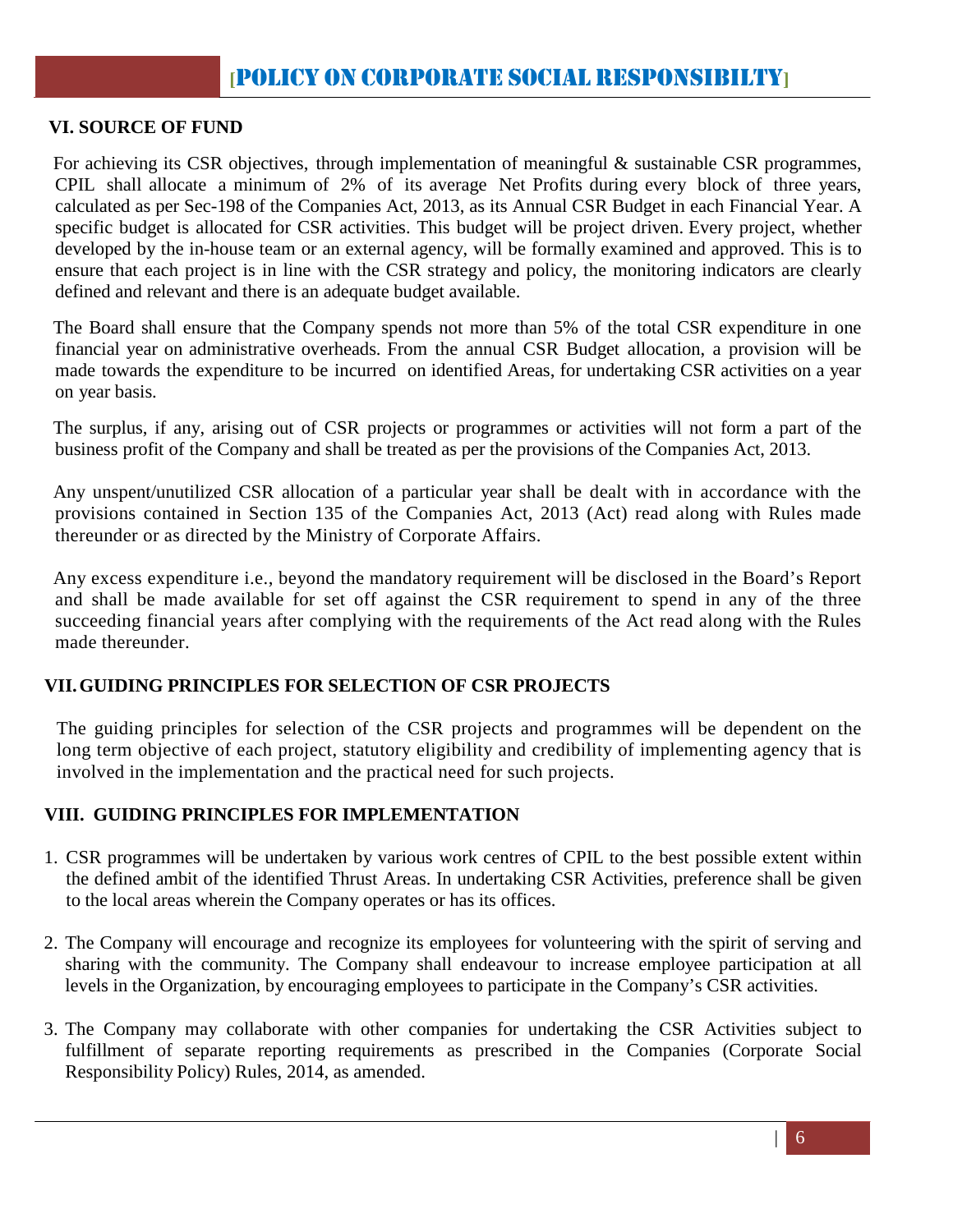- 4. The Company may take help of International Organizations in designing, monitoring, and evaluating its CSR Projects, and in assisting with capacity building of its own personnel for CSR.
- 5. The time period/duration over which a particular programme will be spread, will depend on its nature, extent of coverage and the intended impact of the programme.
- 6. For CSR projects, the time-frame and periodic milestones should be finalized at the time of approval of the Project.
- 7. The CSR Activities shall not include any activity undertaken by the Company in pursuance of normal course of business of the Company. The Company shall not make any payment directly or indirectly to Political Party(ies) for CSR Activities.

## **IX. GUIDING PRINCIPLES FOR MONITORING OF CSR ACTIVITIES**

- The CSR Committee shall submit a report to the Board giving status of the CSR Activities undertaken, expenditure incurred and such other details as may be required by the Board;
- $\triangleright$  The Board shall satisfy itself that the disbursed funds have been utilized for its intended use in consonance with its Annual Action Plan. It can rely on the certificate issued by the Chief Financial Officer of the Company or the person responsible for the financial management to that effect.;
- $\triangleright$  In case the Company undertakes any ongoing project, the Board of the Company shall monitor the implementation of the project with reference to the approved timelines and year-wise allocation and shall be competent to make modifications, if any, for smooth implementation of the project within the overall permissible time period.

## **X. GUIDING PRINCIPLES FOR FORMULATING ANNUAL ACTION PLAN**

The CSR Committee shall formulate and recommend to the Board an annual action plan which will, inter-alia, contain the suitable CSR Activities to be undertaken during for the financial year along with the manner of execution, modalities of utilization of funds, implementation schedule, monitoring and reporting process, details of need and impact assessment for the project undertaken and such other details as mentioned in the Act and the Rules made thereunder. The Board may alter the Annual Action Plan at any time during the financial year, as per the recommendation of its CSR Committee, based on reasonable justification to that effect.

# **XI. PROCEDURE FOR CSR ACTIVITIES/ CSR APPROACH**

- $\triangleright$  The administration of the CSR policy and execution of the identified CSR projects, programmes and activities under it shall be carried by the overall superintendence and guidance of the CSR Committee headed by its Chairman.
- $\triangleright$  For meeting the requirements arising out of immediate and urgent situations, CMD is authorised to approve proposals in terms of the empowerment accorded to him by the CSR Committee.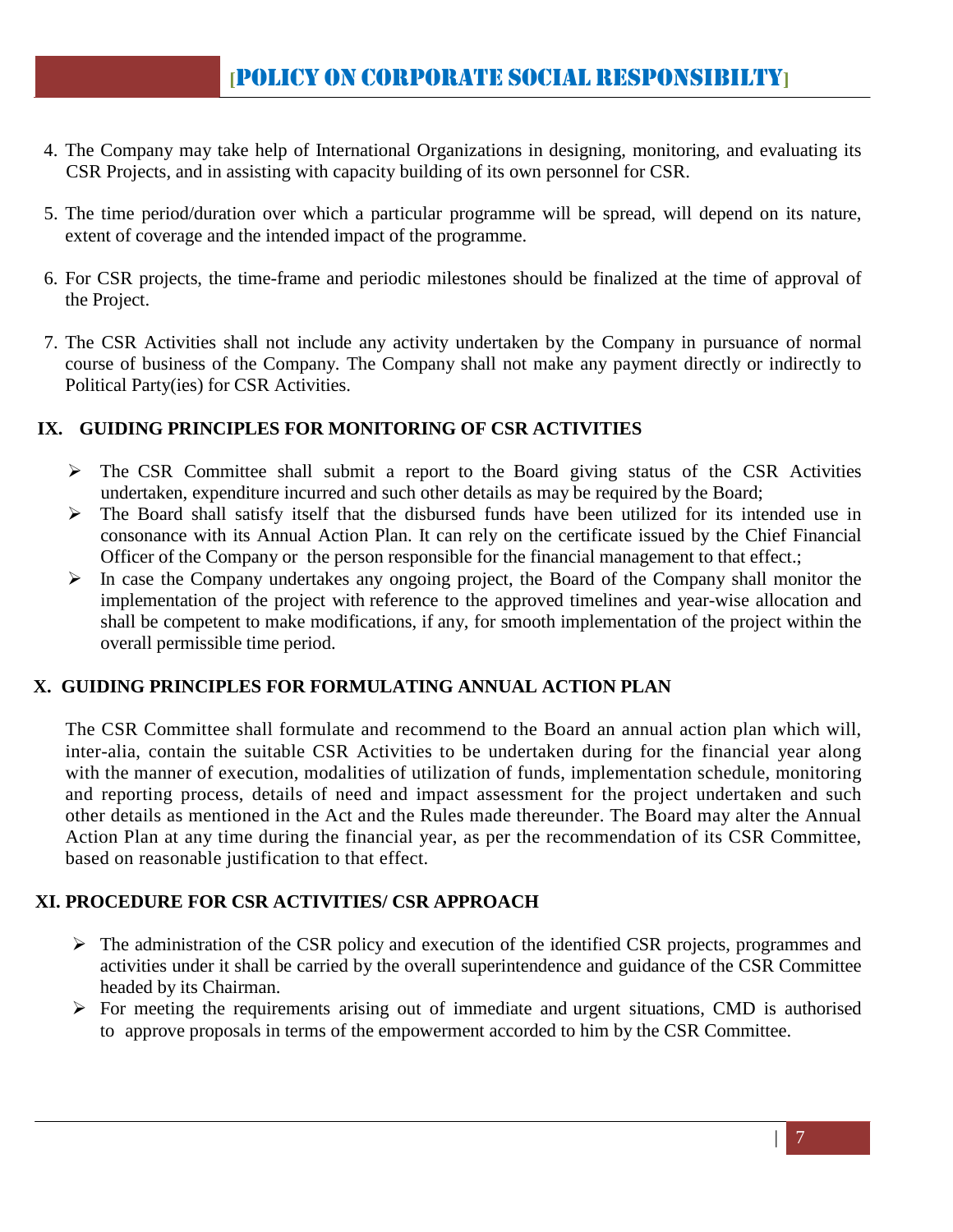# **XII. REFLECTION OF CSR ACTIVITIES**

Appropriate disclosures with regard to the CSR activities will be reflected in the Board's Report and Accounts of CPIL. The Annual Report of the Company (from 2014-15 onwards) will include a section on CSR outlining the CSR Policy, CSR committee, CSR initiatives undertaken by Company, the CSR amount spent or unspent for the financial year including the reasons for not spending the prescribed amount, if any and such other information as required by the prevailing law. The Company's engagement in this domain will be disseminated on its website, annual reports, in-house journals and through the media. However, no cost towards the same should be booked under the CSR expenditure.

#### **XIII. IMPACT ASSESSMENT**

- a. If the Company has an average CSR obligation of ten crore rupees or more, in the three immediately preceding financial years, it shall undertake impact assessment, through an independent agency, of their CSR projects having outlays of one crore rupees or more, and which have been completed not less than one year before undertaking the impact study.
- b. The impact assessment reports if applicable shall be placed before the Board and shall be annexed to the annual report on CSR.
- c. Impact assessment if applicable may be booked as the expenditure towards Corporate Social Responsibility for that financial year, which shall not exceed five percent of the total CSR expenditure for that financial year or fifty lakh rupees, whichever is less.

#### **XIV. CAPITAL ASSET**

The CSR amount may be spent by the Company for creation or acquisition of a capital asset, which shall be held by -

- a. A company established under section 8 of the Act, or a Registered Public Trust or Registered Society, having charitable objects and CSR Registration Number.
- b. Beneficiaries of the said CSR project, in the form of self-help groups, collectives, entities; or
- c. A public authority

Provided that any capital asset created by the Company prior to the commencement of the Companies (Corporate Social Responsibility Policy) Amendment Rules, 2021, shall within a period of one hundred and eighty days from such commencement comply with this requirement, which may be extended by a further period of not more than ninety days with the approval of the Board based on reasonable justification.

#### **XV. CONCLUSION**

The above guidelines would form the framework around which the CSR activities would be undertaken. Our Board of Directors, our Management and all of our employees subscribe to the philosophy of compassionate care. We believe and act on an ethos of generosity and compassion, characterized by a willingness to build a society that works for everyone. This is the cornerstone of our CSR policy.